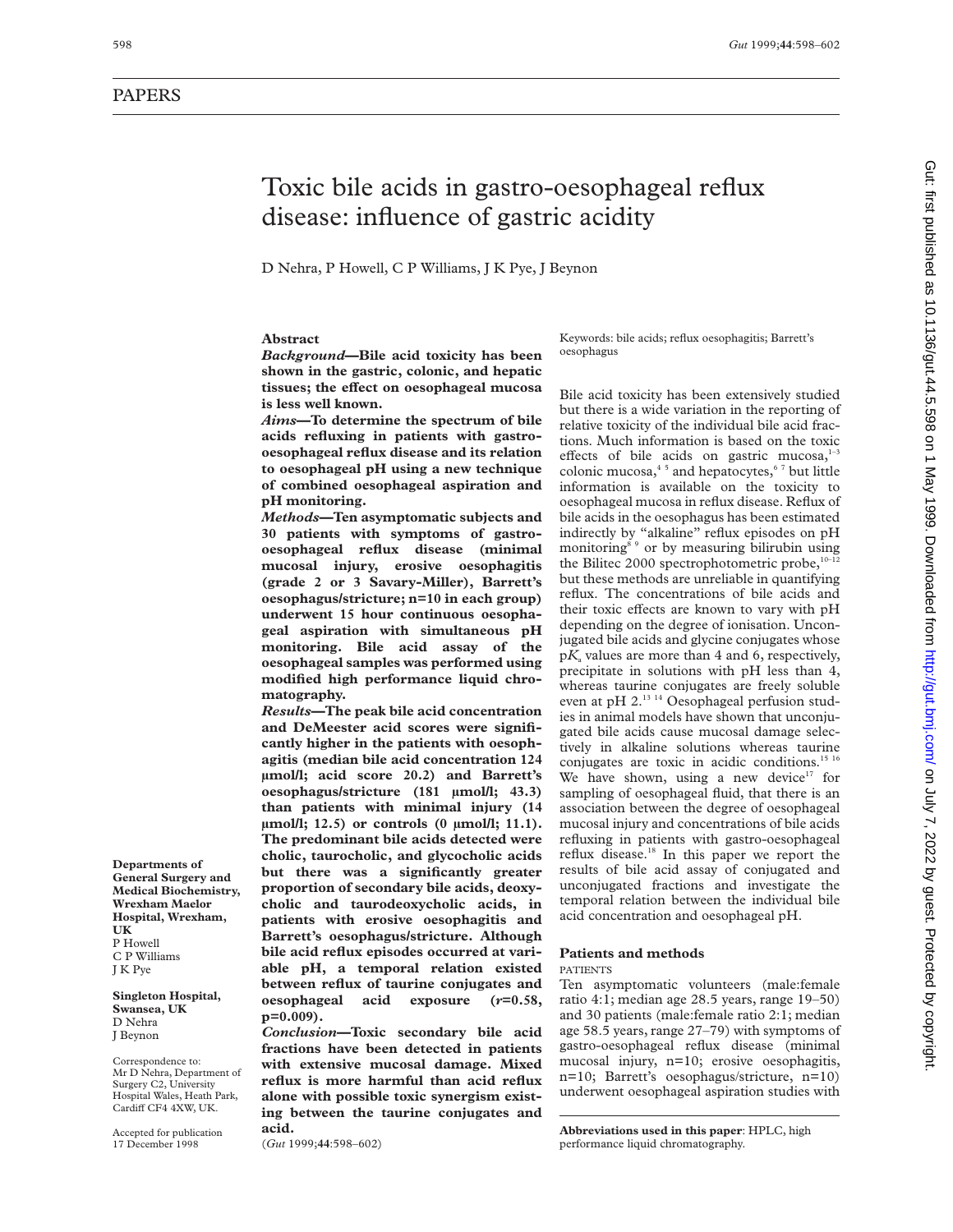

*Figure 1 Flow diagram of the modified HPLC method of bile acid assay, combining an enzymatic postcolumn derivation step.*

pH monitoring. The study protocol was approved by the Ethics Committee at the Wrexham Maelor Hospital, Wrexham, UK.

#### PROCEDURE

The study was performed as an inpatient procedure over 15 hours between 1800 and 0900. All medication was stopped one week prior to the test. The patients were sitting or reclined during the early period of the study (four hours) and supine at night. The study was commenced four hours after a main meal and included a period of one to two hours to allow the effects of intubation to subside; during the procedure the subjects were restricted to fluids.

A combined 14F double channel sump tube (Zinetics Medical, Salt Lake City, Utah, USA) incorporating an antimony pH detector was passed nasally and the tip positioned to lie 5 cm above the manometrically located lower oesophageal sphincter. This tube was attached to the suction channel of the purpose built automated suction device. The main component of this device was a 24 volt peristaltic pump (No. 900–0624, Cole-Parmer, USA) connected to a Scorpion K40 microprocessor. A system of fibreoptic liquid detectors and pressure transducers was incorporated in the suction channel to monitor the flow and delivery of the aspirates into a standard biochemical sample receiver. The detailed design and functional aspects of this device have been described previously.<sup>17</sup> Peripheral control through software programming allowed a different set of aspiration protocols to be used in the oesophageal sampling process. An autoregulated suction pressure (maximum 150 mm Hg) was applied and the oesophageal aspirates were collected as individual samples in autoanalyser cups (capacity 1.6 ml) resting on a rotating carousel. The onset of each sample retrieval and duration of collection was logged in the memory of the device. The samples were stored at −20°C and later assayed for bile acids using high performance liquid chromatography (HPLC).

A solid state pH logger (Oakfield Instruments, Oxon, UK) was used to monitor oesophageal pH simultaneously. The pH was measured every six seconds and stored in the pH logger. These data were downloaded to a personal computer as a file and matched with the data of sample retrieval.

#### MODIFIED HPLC METHOD OF BILE ACID ASSAY

Figure 1 presents a flow diagram of the procedure. The HPLC equipment used was a Kontron 420 solvent delivery system (Kontron Instrument, Watford, UK) with an HP Vectra 5 microprocessor controller running the Kontron control software. The HPLC method of bile acid assay was modified using a postcolumn derivation step; the bile acids themselves were separated by the chromatography but the individual bile acids were then reacted with the enzyme  $3-\alpha$  hydroxy steroid dehydrogenase using NAD (nicotamide adenine dinucleotide) as cofactor. The end product of this postcolumn reaction was the fluorescent species NADH (nicotamide adenine dinucleotide, reduced form) and the bile acids were quantified using a Jasco 821-FP fluorescence spectrophotometric detector (Ciba Corning Diagnostics, Halstead, UK). This step improved the specificity and sensitivity of the technique allowing a clear resolution of 14 bile acid fractions with an elution time of 35 minutes per sample. The analytical column (stationary phase) of the HPLC was a single Spherisorb S5 ODS2 column (25 cm  $\times$  4.6 mm internal diameter; Waters Corporation, Milford, Massachusetts, USA) with a porous, spherical silica based packing. Oesophageal aspirates contaminated with particulate material were centrifuged at 4000 rpm  $(3400 g)$  for five minutes. The bile acids from the oesophageal samples were extracted using C18 octadectyl endcapped clean up extraction tubes (Technicol, Stockport, UK) using methanol as the solvent. A 20 µl sample was injected into a high pressure mobile phase of the HPLC. The mobile phase was prepared by mixing methanol (9% vol/vol), phosphate buffer (90% vol/vol), and tetrahydrofuran (1% vol/vol) and pH adjusted to pH 3.5 with orthophosphoric acid. The mobile phase flow rate was 0.3 ml/min at 1500 psi and at an ambient temperature of 22–23°C. The specificity of the HPLC assay was validated for this study by exact overlap of the corresponding peaks of bile acids in oesophageal aspirates and bile acid standards, with consistent analytical recovery and linear response for retention times.

## DATA ANALYSIS AND STATISTICS

Bile acid concentrations of the oesophageal samples were matched with the pH data to obtain combined bile acid and pH profiles for each patient. The overall differences in the peak bile acid concentrations between groups were compared using the Kruskal-Wallis and the Mann-Whitney U tests. The relation between bile acid and oesophageal pH was assessed by correlating the concentration of individual bile acids present in the patient's refluxate with the corresponding oesophageal acid exposure (percentage of the total time the pH was less than 4) using Spearman's correlation coefficients. The patients were further categorised according to their prevailing reflux pattern into acid refluxers (percentage of the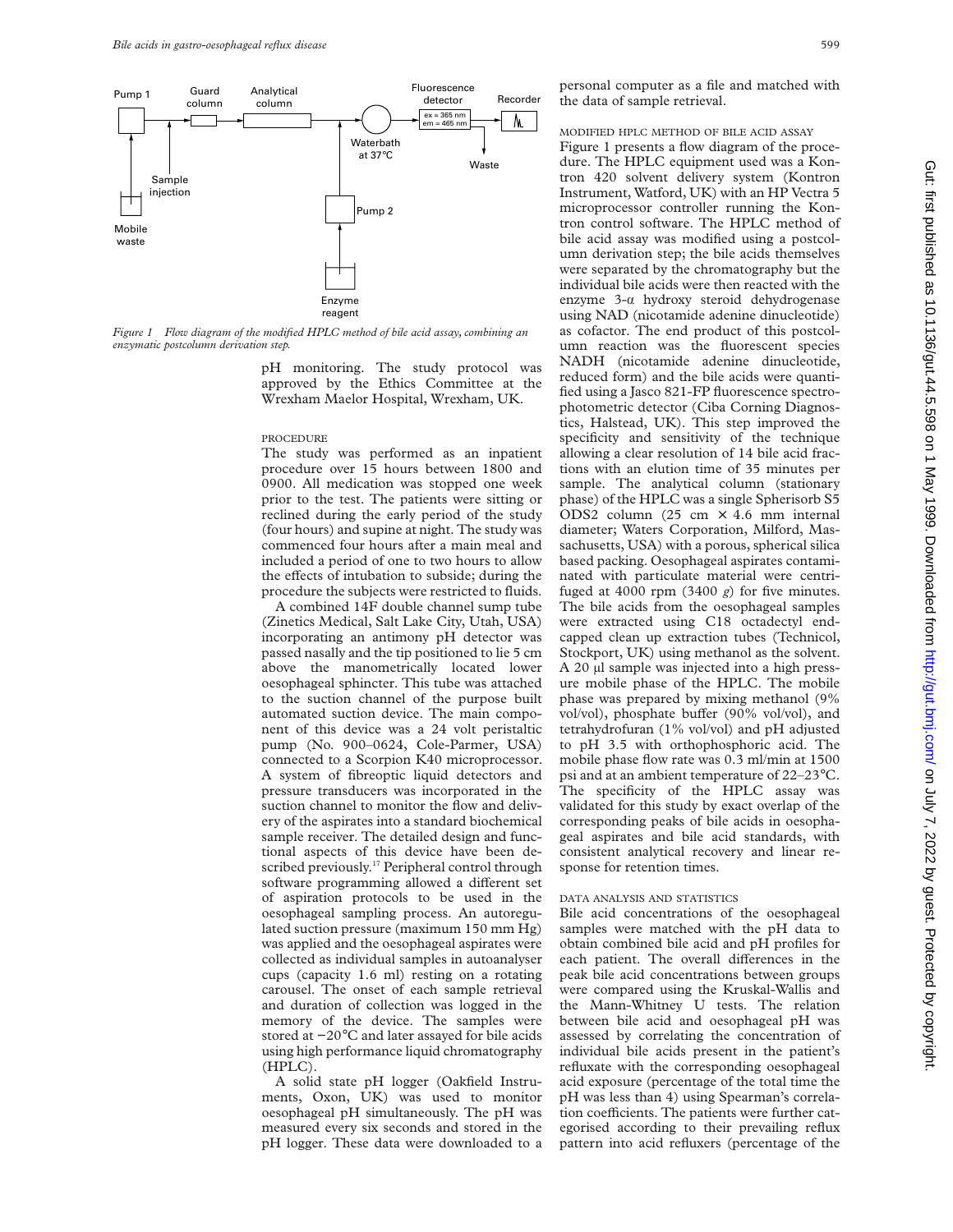*Table 1 Results of bile acid assay (median peak bile acid concentration and range) and oesophageal pH profile (median and interquartile range)*

| Group                         | Normal           | Minimal          | Erosive                    | Barrett's<br>oesophagus/stricture |
|-------------------------------|------------------|------------------|----------------------------|-----------------------------------|
| Primary bile acids            |                  |                  |                            |                                   |
| Cholic acid                   | $0(0-8)$         | $0(0-99)$ *      | 34 $(0-150)$ *             | $25(0-126)$ *                     |
| Taurocholic acid              | $0(0-8)$         | $7(0-67)$ *      | 21 $(0-198)$ *             | $39(4 - 131)$ <sup>+</sup>        |
| Glycocholic acid              | $0(0-6)$         | $7(0-102)$ *     | 21 $(0-88)$ *              | $27(0-95)$ *                      |
| Secondary bile acids          |                  |                  |                            |                                   |
| Deoxycholic acid              | $0(0-3)$         | $0(0-7)$         | $2(0-230)$ <sup>+</sup>    | $0(0-282)$ <sup>+</sup>           |
| Taurodeoxycholic acid         | $0(0-0)$         | $0(0-0)$         | $0(0-157)$ <sup>+</sup>    | $5.5(0-410)$ <sup>+</sup>         |
| Glycodeoxycholic acid         | $0(0-0)$         | $0(0-47)$        | $2.5(0-285)$ *             | $0(0-72)$                         |
| Taurolithocholic acid         | $0(0-0)$         | $0(0-0)$         | $0(0-0)$                   | $6(0-482)$                        |
| Total bile acid concentration | $0(0-16)$        | 14 $(0-257)$ *   | $124(6-1020)$ <sup>+</sup> | 181 (30-820) <sup>+</sup>         |
| Oesophageal pH                |                  |                  |                            |                                   |
| $%$ time pH<4                 | $2.1(0.9-12.1)$  | $2.7(1.3-5.9)$   | $5.1(3.6-12.1)$            | $22.3(10.0-46.0)$                 |
| DeMeester acid score          | $11.1(7.5-25.6)$ | $12.5(8.8-20.4)$ | $20.2(13.7-36.0)$ :        | $43.3(30.6 - 83.0)$ <sup>+</sup>  |

\*p<0.05 versus normal; †p<0.05 versus normal and minimal; ‡p<0.05 versus normal, minimal, and erosive (Mann-Whitney U test).  $0 =$  less than the limit of sensitivity (0.25  $\mu$ mol/l).



*Figure 2 Distribution of conjugated and unconjugated bile acids in each group. Interquartile range and medians are represented. \*p<0.05 versus normal; †p<0.05 versus normal and minimal (Mann-Whitney U test).*



*Figure 3 Prevalence of the reflux pattern in each group categorised as acid refluxers, bile acid refluxers, and mixed bile acid and acid refluxers.*

total time pH<4 greater than 4.4%), bile refluxers (oesophageal bile acid exposure of concentrations greater than 100  $\mu$ mol/l), and mixed refluxers (acid and bile acid).

#### **Results**

The pattern of reflux episodes observed on the individual patient bile acid and pH profiles showed that bile acids refluxed at variable pH, although in most instances bile acids refluxed concurrently with acid. Table 1 shows the results of the oesophageal bile acid assay, expressed as the medians (range) of the peak concentrations of individual bile acid fractions in each group. The total bile acid concentrations in the patient groups with erosive oesophagitis (median 124 µmol/l) and Barrett's oesophagus/stricture (median 181 µmol/l) were significantly greater than in the group with minimal injury (median 14 µmol/l). Five patients in the Barrett's oesophagus group had reflux episodes with bile acid concentrations in excess of 200 µmol/l. The control group (asymptomatic subjects) had negligible bile acid reflux. Oesophageal acid exposure time was greater with increasing grade of mucosal injury with significantly higher De-Meester acid scores in the oesophagitis and Barrett's oesophagus/stricture groups.

The predominant bile acid fractions detected in the patient groups were the primary bile acids, cholic acid, taurocholic acid, and glycocholic acid. Although these primary bile acids were found in increasingly higher concentrations in patient groups with progressive oesophageal mucosal injury, only taurocholic acid was significantly increased in the Barrett's oesophagus/stricture group compared with the minimal injury group. The dihydroxy and monohydroxy secondary bile acids appeared more frequently in the bile acid profiles of patients with severe oesophagitis.

Taurodeoxycholic acid was found in significantly higher concentrations in the refluxates of patients with erosive oesophagitis and Barrett's oesophagus/stricture while lower but significant concentrations of taurolithocholic acid were detected in the latter group. Figure 2 shows the total concentration of conjugated and unconjugated bile acids in each of the studied groups. There was a significant preponderance of the unconjugated bile acids in the erosive and Barrett's oesophagus groups. Other bile acids detected in low concentrations were taurodeoxycholic, glycochenodeoxycholic, and glycodeoxycholic acids.

Figure 3 shows the pattern of reflux represented by the prevalence of acid reflux, bile acid reflux, and mixed reflux in each group. All of the 10 patients in the Barrett's oesophagus/stricture group were gross refluxers. The prevalence of mixed reflux in eight patients (80%) was the highest in this group; it occurred in four patients (40%) with erosive oesophagitis and only in one patient (10%) in the minimal injury group. Overall, six patients (20%) had significant bile reflux in the absence of increased oesophageal acid exposure. Although the control subjects denied having reflux symptoms, in two an increased oesophageal acid exposure was recorded.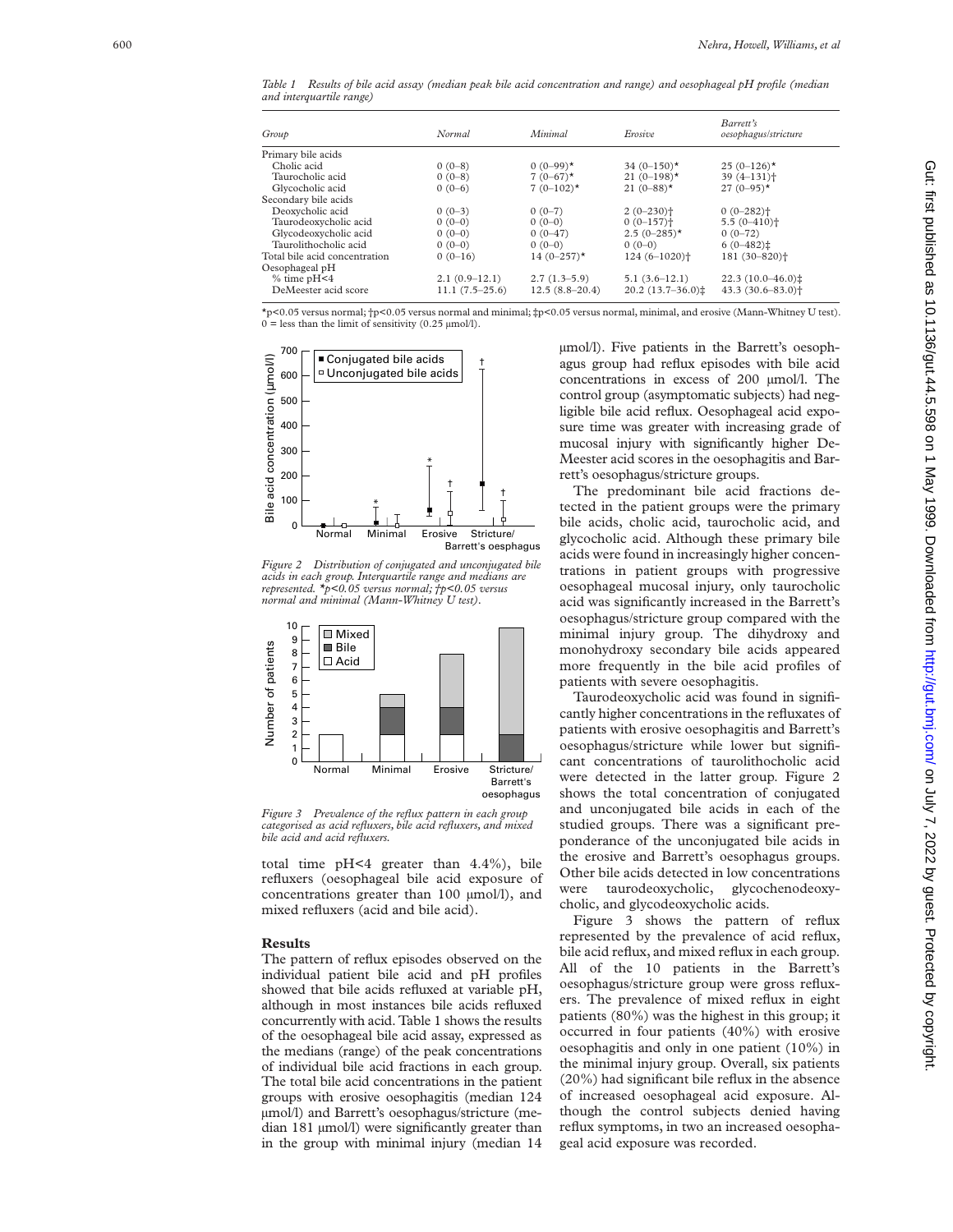*Table 2 Results of Spearman's rank correlation analysis between the total/individual bile acid fractions with percentage of the total time pH<4*

| Bile acid          | n  | pH<4    |
|--------------------|----|---------|
| Glycine conjugated | 22 | 0.2     |
| Taurine conjugated | 24 | $0.58*$ |
| Unconjugated       | 19 | 0.38    |
| Total              | 25 | 0.36    |

 $x_{p=0.009}$ .

Table 2 shows the correlation between individual bile acid concentration and oesophageal acid exposure. There was no correlation between the total bile acid concentration and the oesophageal acid exposure but there was specifically a positive correlation between the concentration of taurine conjugated bile acids in the refluxate and percentage acid exposure (*r*=0.58, p=0.009).

#### **Discussion**

Using prolonged oesophageal aspiration studies, followed by HPLC separation of bile acids, we have shown reflux of bile acids in concentrations greater than 200 µmol/l in 50% of the patients with severe oesophagitis and Barrett's metaplasia. Bile acid concentrations in this range have been found to cause damage to the ultrastructure of the oesophageal epithelium in the presence of acidic pH.19 A significant proportion of the bile acids in patients with extensive mucosal injury was composed of the dehydroxylated taurodeoxycholic acid and the unconjugated cholic and deoxycholic acids. The toxicity of bile acids, attributed to their complex solubility properties based on the individual  $pK_a$  values and micelle formation, have been shown to be inversely proportional to the number of hydroxyl groups on the steroid nucleus.20 There has also been considerable interest in the effects of free bile acids (cholic, deoxycholic, and chenodeoxycholic acids), mainly because of the association of excessive bile acid deconjugation in the small intestine. These bile acids inhibit the main active transport systems for glucose, amino acids, and sodium in the jejunum<sup>21 22</sup> and cause extensive damage with loss of villi.<sup>23</sup> Likewise the dihydroxy bile acids have been shown to depress notably a number of metabolic processes in the liver<sup>6</sup> and the degree of hepatocellular damage is related to bile acid hydrophobicity.<sup>7</sup> Recent data suggest that toxic bile acids are mitochondrial toxins.<sup>24</sup>

In this study the most common bile acids present in the refluxate were taurocholic, glycocholic, and cholic acids. A few studies have attempted to measure the bile acid fractions using oesophageal aspiration techniques and also found a predominance of the conjugated bile acids, taurocholic and glycocholic acids, in the oesophageal refluxate.<sup>25 26</sup> These bile acids were significantly higher in the patients with oesophagitis and Barrett's oesophagus's but only in the postprandial period. The temporal association of bile acid reflux with oesophageal pH is unclear. Stoker and colleagues $27$  showed that there was a weakly positive correlation between bile salt concentration and increasing pH in samples of

oesophageal fluid aspirated during routine endoscopy. None of the samples, however, had a pH of more than 6.9 (mean 4.0), suggesting that bile reflux occurred at an acidic or neutral pH. Prolonged oesophageal aspiration studies<sup>25</sup> <sup>28</sup> have shown that the episodes of acid reflux were recorded at all time periods during which conjugated bile acids were detected, but Stein et al,<sup>29</sup> who performed ambulatory oesophageal aspiration, found a significant correlation between the bile acid concentrations in the aspirates and the percentage of time the pH was above 7; both were highest at night. These studies lack accuracy in their attempt to compare the temporal relation between bile acid reflux and oesophageal pH, mainly because they involve analysis of pooled aspirates. An improved sampling technique in this study has permitted a more precise temporal comparison between the various bile acids in the refluxate and the oesophageal pH. Bile acids refluxed over a wide pH range although the predominant pattern was that of mixed bile acid and acid reflux as observed in the majority of patients with Barrett's oesophagus/stricture. There was evidence, however, that bile acids can reflux independently without increased acid reflux. These patients presumably had either overwhelming reflux of relatively alkaline duodenal contents or their gastric acid production was suppressed.

A correlation study indicated a temporal relation between taurine conjugated bile acids and the presence of acid. The influence of gastric acidity on bile acid toxicity has not been investigated in humans. Animal model studies on the influence of acid on various components of duodenogastric reflux have shown a damaging potential between pepsin and taurine conjugated bile acids in acidic conditions,<sup>16 30</sup> whereas trypsin and unconjugated bile acids have been found to be damaging in alkaline conditions.31 32 Armstrong *et al*, <sup>33</sup> studying the relative toxicity of 12 bile acid fractions in a rat gastric mucosa model, showed that at neutral pH the most gastrotoxic bile acids were the unconjugated forms of the dihydroxy bile acids. They also confirmed that acidification led to precipitation of unconjugated and glycine conjugated bile acids, and was associated with diminished toxicity, while the toxicity of taurine conjugates in general was unaffected at an acidic pH. This may partly explain the reason for the higher concentration of taurine conjugates in patients with increased acid reflux when the glycine conjugates are likely to get precipitated. Nevertheless, the detection of bile acids at higher pH may explain why overall 15–20% of patients fail to respond to acid suppression therapy alone.<sup>34</sup> It can also be speculated that by maintaining a high pH milieu it is possible that the toxicity of some of these bile acids, particularly the unconjugated fraction, could be potentiated. The pH range between 4 and 7 may represent the "danger zone" when most bile acids exist in a two phase state, the ionised and unionised phase. The unionised form of bile acids tends to diffuse through the mucosa more efficiently than the ionised form and is regarded as being more